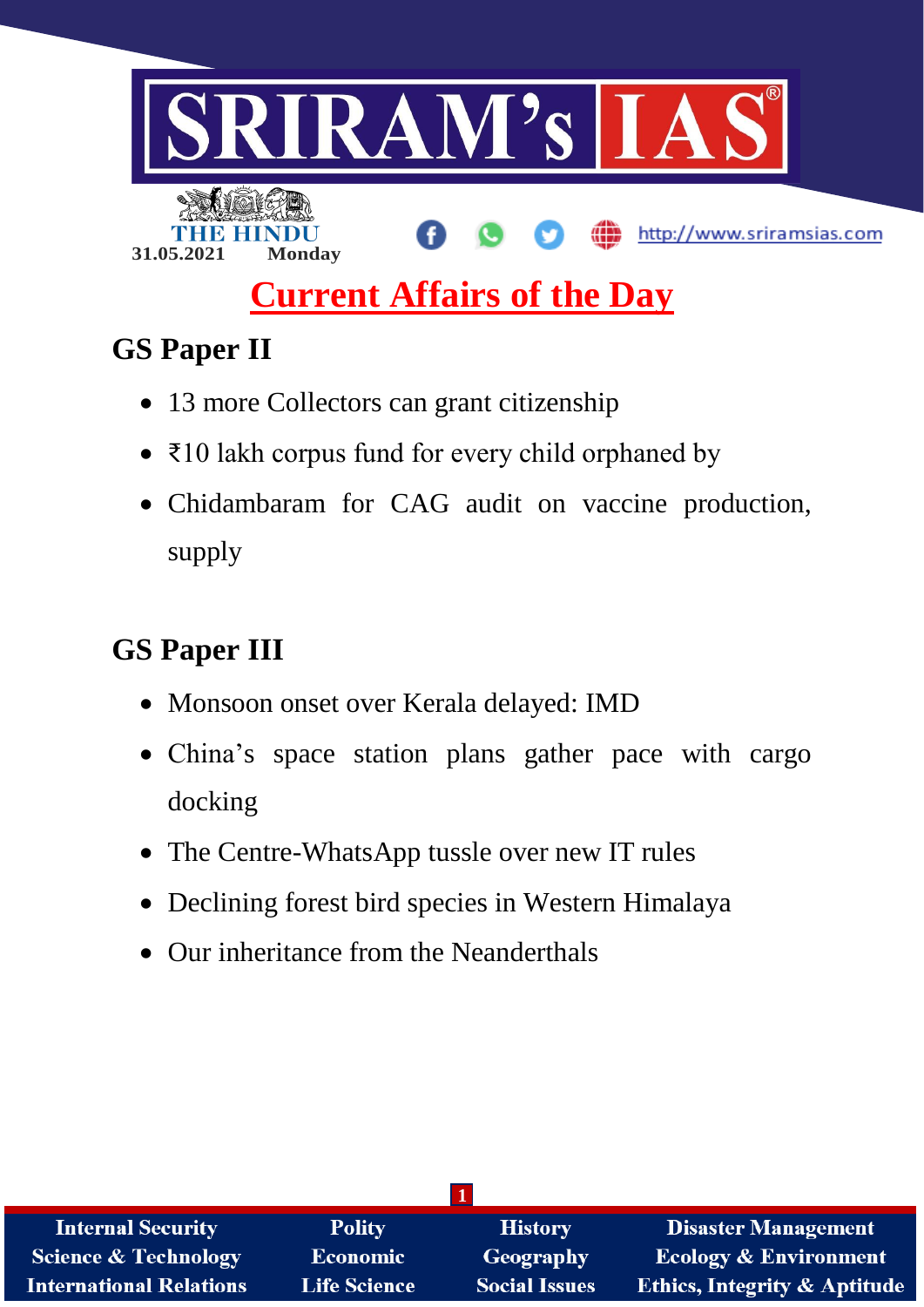

The Ministry of Home Affairs (MHA) has empowered 13 more District Collectors in Gujarat, Chhattisgarh, Rajasthan, Haryana and Punjab to grant citizenship certificates to applicants belonging to six minority communities from Pakistan, Bangladesh and Afghanistan.

#### **Highlights:**

- 1. The latest notification is a reiteration of similar orders issued in 2016 and 2018 and is not related to the contentious Citizenship (Amendment) Act (CAA) that is yet to come into effect.
- 2. The CAA, passed in 2019, seeks to grant Indian citizenship to six undocumented communities that came to India till December 31, 2014.
- 3. The May 28 notification intends to benefit legal migrants (who entered on passport/visa) from the Hindu, Sikh, Buddhist, Jain, Parsi and Christian communities from Pakistan, Bangladesh and Afghanistan who have already applied for citizenship under Section 5 (by registration) and Section 6 (naturalisation) of the Citizenship Act, 1955.
- 4. The only way the CAA could have helped the legal minority migrants is in fast-tracking their applications as it reduced the mandatory requirement of 11 years aggregate stay in India to five for citizenship.
- 5. Since the rules for the CAA are yet to be framed, a minority applicant from the three countries, even if he or she came in 2014, becomes eligible for citizenship in the year 2025. But many have been residing in India for more than 20 years on long-term visas (LTV). An LTV is a precursor to citizenship.
- 6. The applicants will have to apply online and the citizenship certificate will be provided after a security check by the Central agencies and the State police.
- 7. Under the existing system, minority communities from the three countries who entered India before December 31, 2009, may or may not choose to provide a copy of their passports but they have to provide the date of the visa and may upload the visa document in place of the passport while applying for citizenship.
- 8. The Home Secretaries of Punjab (except Jalandhar) and Haryana (except Faridabad) have also been given such powers.

| <b>Internal Security</b>        | <b>Polity</b>       | <b>History</b>       | <b>Disaster Management</b>              |  |  |
|---------------------------------|---------------------|----------------------|-----------------------------------------|--|--|
| <b>Science &amp; Technology</b> | <b>Economic</b>     | Geography            | <b>Ecology &amp; Environment</b>        |  |  |
| <b>International Relations</b>  | <b>Life Science</b> | <b>Social Issues</b> | <b>Ethics, Integrity &amp; Aptitude</b> |  |  |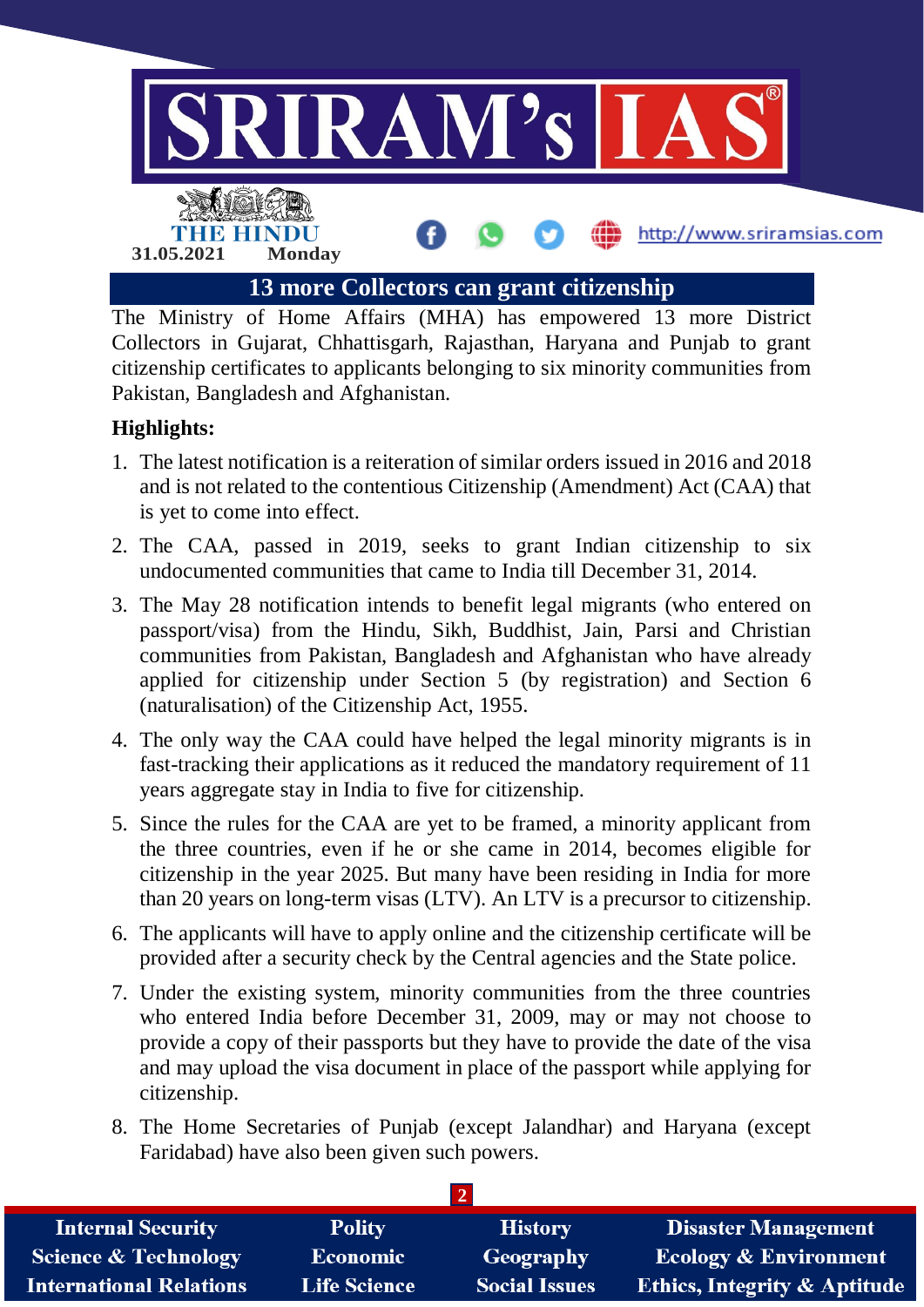

#### **Central subject**

- 1. Citizenship is a Central subject and the Home Ministry periodically delegates powers to the States through gazette notification under Section 16 of the Citizenship Act, 1955.
- 2. Indian citizenship can be acquired on eight grounds based on registration made by a person of Indian origin, by a person married to an Indian, minor child, whose parents are registered as citizens of India, by a person whose either parent was a citizen of Independent India, overseas citizens of India, by naturalisation and registration of a child at an Indian consulate.
- 3. The fresh notification grants the power to Collectors of Morbi, Rajkot, Patan and Vadodara in Gujarat; Durg and Balodabazar in Chhattisgarh; Jalore, Udaipur, Pali, Barmer and Sirohi in Rajasthan; Faridabad in Haryana and Jalandhar in Punjab. These are the areas where the population of such migrants are concentrated.

### **₹10 lakh corpus fund for every child orphaned by COVID-19**

The Centre has announced a comprehensive financial Timely support aid package for children orphaned during the pandemic

Students can be enrolled in Kendriya Vidyalayas or private school with govt. taking care of expenses

Students of 11-18 years can be enrolled in Sainik Schools or Navodaya Vidyalayas

■ Health insurance cover of ₹5 lakh

■ Corpus of ₹10 lakh per child to be created

**Monthly stipend** will be offered from corpus after 18 years of age

Lump sum to be disbursed once the age of 23 is attained



The Union government announced a special "PM-CARES for Children" scheme for all those orphaned due to COVID-19. It will include a corpus of ₹10 lakh for each child till he or she reaches the age of 18.

| <b>Polity</b>       | <b>History</b>       | <b>Disaster Management</b>              |
|---------------------|----------------------|-----------------------------------------|
| <b>Economic</b>     | Geography            | <b>Ecology &amp; Environment</b>        |
| <b>Life Science</b> | <b>Social Issues</b> | <b>Ethics, Integrity &amp; Aptitude</b> |
|                     |                      |                                         |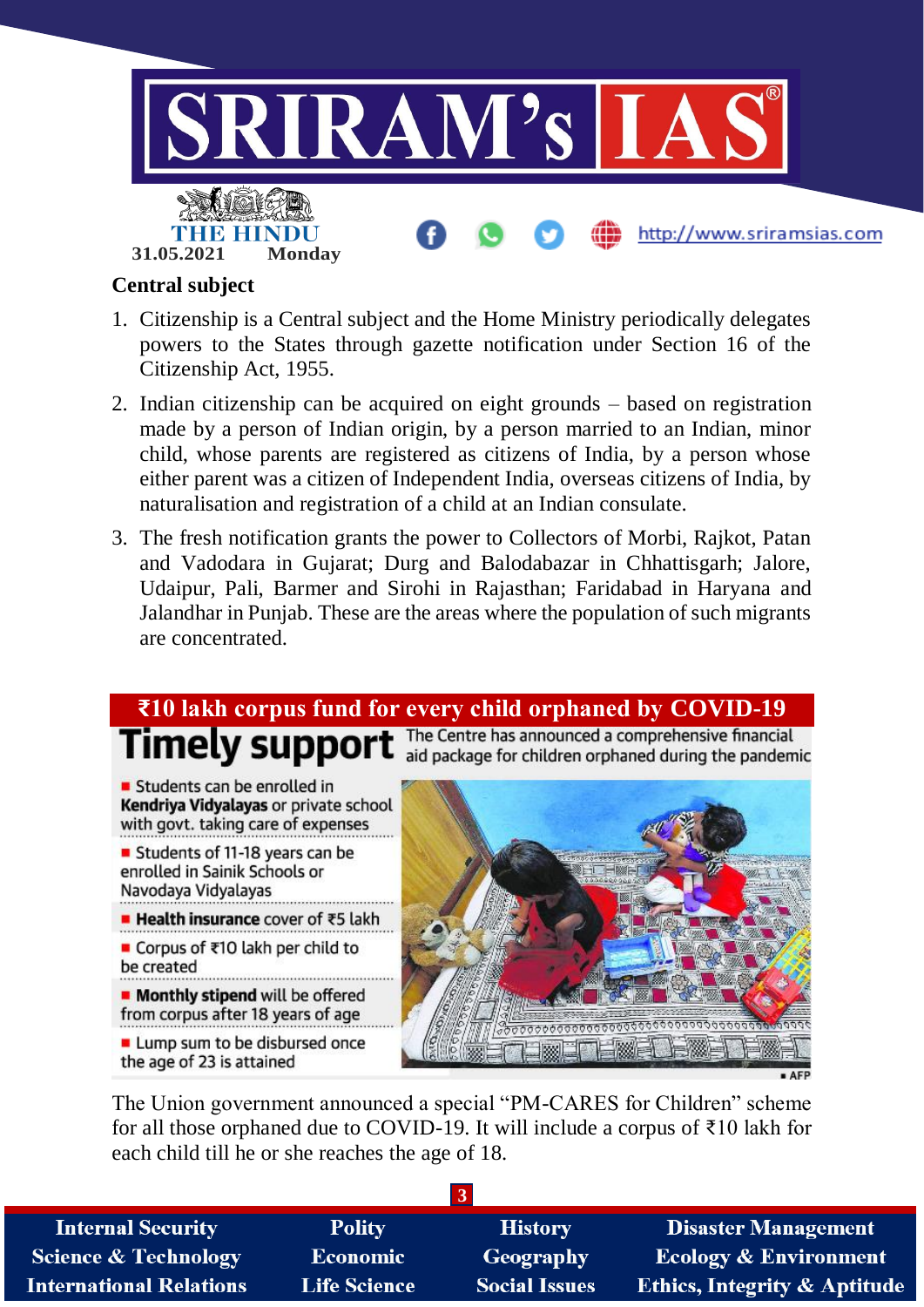

#### **Highlights:**

- 1. Children who have lost both parents or the lone surviving parent or their legal guardian or adoptive parent due to COVID-19 will be supported under the scheme. The Women and Child Development Ministry have said that there are a total of 577 COVID-19 orphans identified across the country.
- 2. When a child turns 18, he or she will draw a monthly stipend from the corpus of ₹10 lakh in order to meet expenses for personal needs and higher education. On reaching the age of 23, the child will get the entire ₹10 lakh.
- 3. The government will also assist such children with school education. They will be given admission to the nearest Kendriya Vidyalaya or in a private school as a day scholar.
- 4. If the child is admitted to a private school, the fees will be paid from the PM CARES Fund as per norms under the Right To Education Act, 2009. PM CARES will also meet the expenses on the uniform, textbooks and notebooks.
- 5. All children will be enrolled as a beneficiary under the Ayushman Bharat Scheme with a health insurance cover of ₹5 lakh, where the premium amount will be paid by PM CARES till a child turns 18. The government has also announced measures to help the families who have lost the sole earning member due to COVID-19.

#### **Chidambaram for CAG audit on vaccine production, supply**

Former Union Finance Minister P. Chidambaram demanded a Comptroller and Auditor General (CAG)-driven audit of vaccine production and supply in the country to unravel the "mystery of missing vaccines" before public anger hits the streets.

#### **Highlights:**

"The proper thing to do is direct a CAG driven full-scope audit of capacity, production, despatch, supply and customers' lists of the two domestic manufacturers. Better unravel the mystery of the missing vaccines now before public anger over shortage of vaccines pours into the streets," he added.

| <b>Internal Security</b>        | <b>Polity</b>       | <b>History</b>       | <b>Disaster Management</b>              |  |  |
|---------------------------------|---------------------|----------------------|-----------------------------------------|--|--|
| <b>Science &amp; Technology</b> | <b>Economic</b>     | Geography            | <b>Ecology &amp; Environment</b>        |  |  |
| <b>International Relations</b>  | <b>Life Science</b> | <b>Social Issues</b> | <b>Ethics, Integrity &amp; Aptitude</b> |  |  |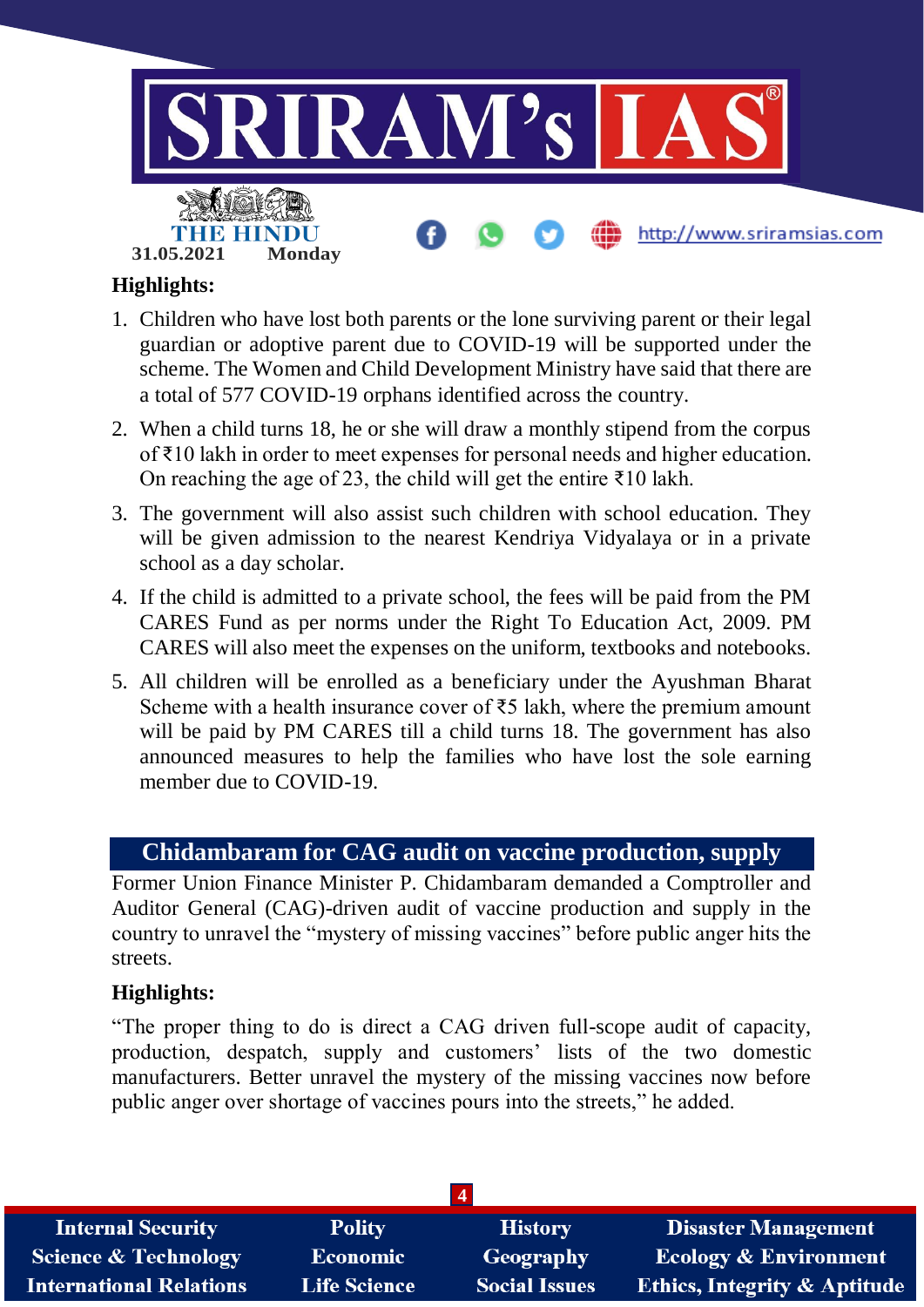

The arrival of the southwest monsoon over Kerala has been delayed to June 3, the India Meteorological Department (IMD) said. The agency had last month forecast that the onset would be on May 31.

#### **Weak onset: Skymet**

- 1. Skymet, a private weather forecast agency, however, said the monsoon had arrived. This was because two of the three criteria — as defined by the IMD — had been met. This is certainly a weak onset Skymet said.
- 2. The IMD and Skymet have forecast a normal monsoon from June-September this year. To herald the onset, initial rains first occur over the south Andaman Sea and the monsoon winds then advance across the Bay of Bengal.
- 3. Since 2005, the monsoon has arrived within the error margin of the IMD's weather models, except in 2015.

#### **China's space station plans gather pace with cargo docking**

China took another step towards completing the construction of its first space station by the end of next year following the launch and docking of a cargo spacecraft.

#### **Highlights:**

- 1. The Tianzhou-2 cargo spacecraft, described by China's state media as "the delivery guy for China's space station", was launched recently.
- 2. The Tianzhou-2 spacecraft carried a range of supplies, the China Manned Space Agency (CMSA) said, and will be followed by the launch of another cargo spacecraft, Tianzhou-3, and two manned missions, Shenzhou-12 and Shenzhou-13, this year, each carrying three astronauts who will spend several months in orbit.
- 3. The six missions to follow this year, including for the space station's second and third modules, Wentian and Mengtian, will close to complete the construction of China's first space station, expected to be finished in 2022.

| <b>Internal Security</b>        | <b>Polity</b>       | <b>History</b>       | <b>Disaster Management</b>              |  |  |
|---------------------------------|---------------------|----------------------|-----------------------------------------|--|--|
| <b>Science &amp; Technology</b> | <b>Economic</b>     | Geography            | <b>Ecology &amp; Environment</b>        |  |  |
| <b>International Relations</b>  | <b>Life Science</b> | <b>Social Issues</b> | <b>Ethics, Integrity &amp; Aptitude</b> |  |  |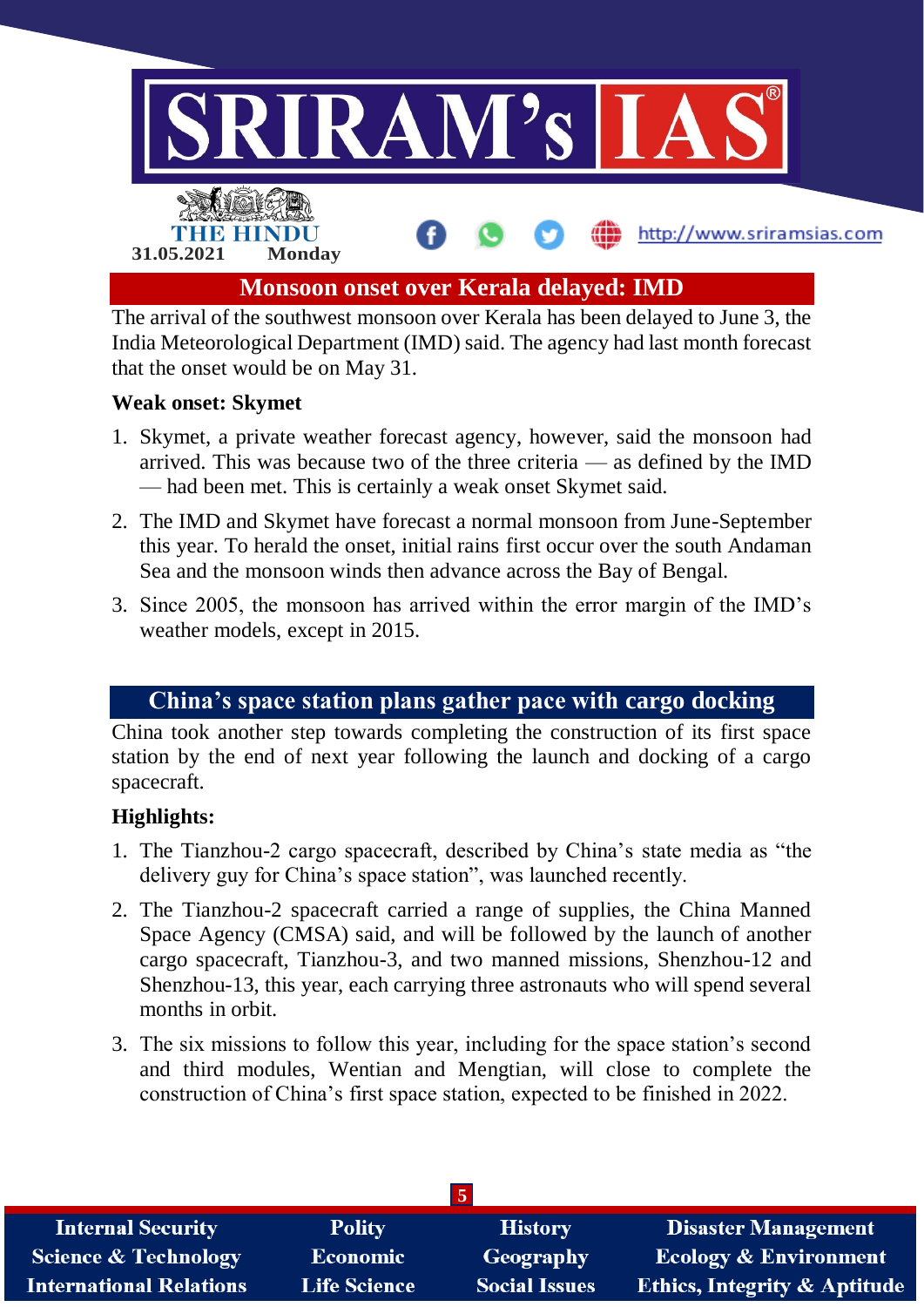

The story so far: Facebook's messaging platform WhatsApp moved the Delhi High Court against India's new Information Technology rules.

#### **What is WhatsApp's problem with the new rules?**

The rules require WhatsApp and those offering messaging services and having a user base of over 50 lakh to be able to trace 'problematic' messages to their originators. The requirement is one of traceability, and WhatsApp is opposed to it.

#### **Why is WhatsApp opposed to traceability?**

- 1. WhatsApp's messaging system is end-to-end encrypted, which means, in its own words, "only you and the person you're communicating with can read what's sent, and nobody in between, not even WhatsApp". This has been the case since 2016.
- 2. Traceability, according to WhatsApp, is a threat to user privacy. It argues that traceability would end up "breaking the very guarantees that end-to-end encryption provides".
- 3. It says, "In order to trace even one message, services would have to trace every message." The reason it says this is because there is no way to know what a government would want to investigate in the future.
- 4. Requiring messaging apps to 'trace' chats is the equivalent of asking us to keep a fingerprint of every single message sent on WhatsApp, which would break end-to-end encryption and fundamentally undermines people's right to privacy and also open it for hackers and impersonators.
- 5. Further, in its blog, WhatsApp has said that traceability violates human rights. It says, Innocent people could get caught up in investigations, or even go to jail, for sharing content that later becomes problematic in the eyes of a government, even if they did not mean any harm by sharing it in the first place.
- 6. WhatsApp also says traceability doesn't work. It gives an example: "If you simply downloaded an image and shared it, took a screenshot and resent it, or sent an article on WhatsApp that someone emailed you, you would be determined to be the originator of that content." And that is why it reckons that "tracing messages would be ineffective and highly susceptible to abuse".

| <b>Internal Security</b>        | <b>Polity</b>       | <b>History</b>       | <b>Disaster Management</b>              |
|---------------------------------|---------------------|----------------------|-----------------------------------------|
| <b>Science &amp; Technology</b> | <b>Economic</b>     | Geography            | <b>Ecology &amp; Environment</b>        |
| <b>International Relations</b>  | <b>Life Science</b> | <b>Social Issues</b> | <b>Ethics, Integrity &amp; Aptitude</b> |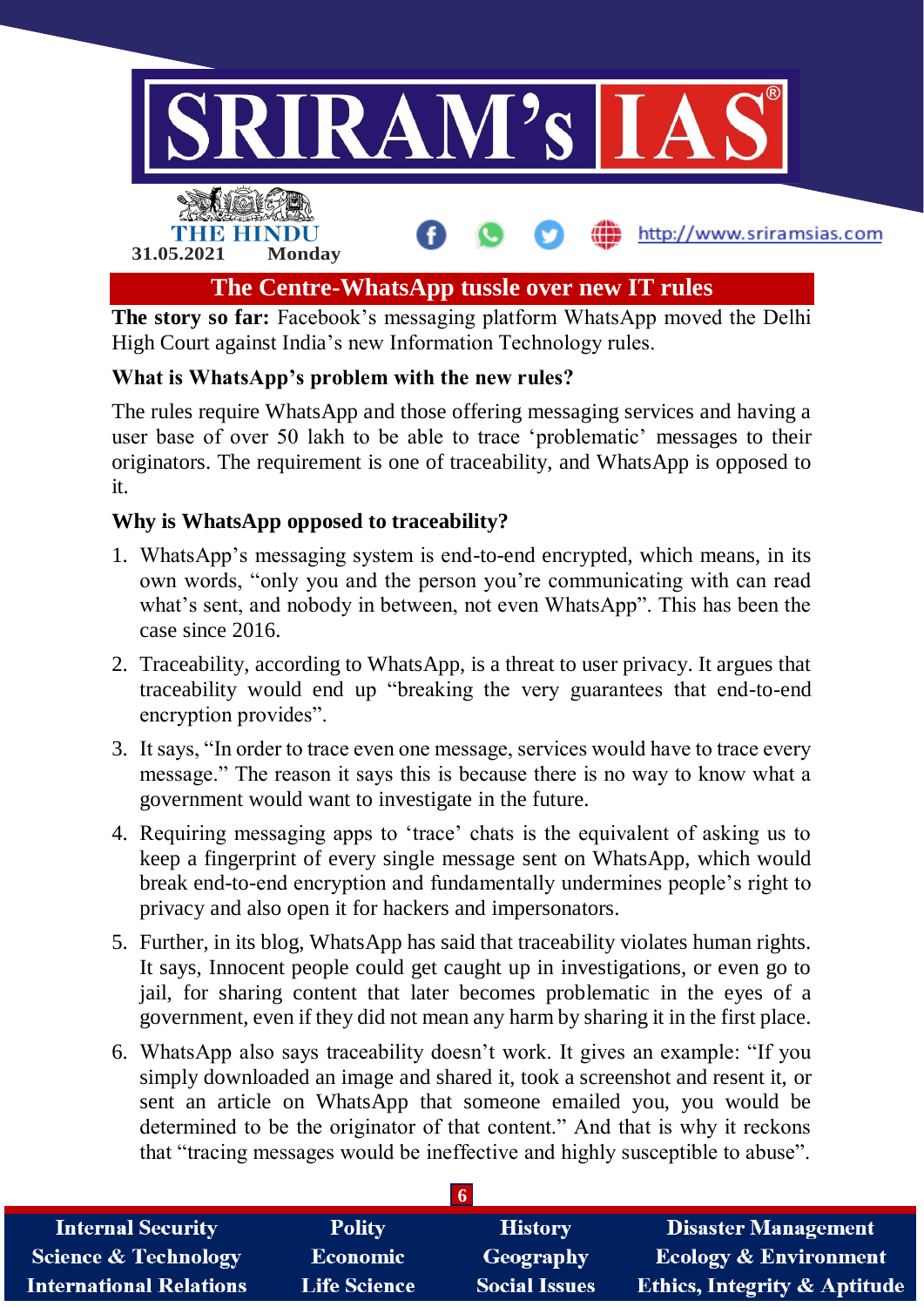

#### **Helping law enforcement**

Even without traceability, WhatsApp says, they respond to valid requests by providing the limited categories of information available, consistent with applicable law and policy. They also have a team devoted to assisting law enforcement 24/7 with emergencies involving imminent harm or risk of death or serious physical injury.

#### **How has the Government of India responded to this?**

- 1. The government "is committed to ensuring the Right of Privacy to all its citizens but at the same time it is also the responsibility of the government to maintain law and order and ensure national security."
- 2. A release by the Ministry of Electronics and IT elaborates on two legal points related to the traceability requirement. The first is regarding reasonable restrictions or the conditions that could trigger a traceability order by a court.
- 3. The second legal argument is about the test of proportionality, the cornerstone of which, as the release says, "is whether a lesser effective alternative remedy exists". The traceability measure will be a measure of "last resort", according to the release, which cites the rule in this regard.
- 4. Any operations being run in India are subject to the law of the land. WhatsApp's refusal to comply with the guidelines is a clear act of defiance of a measure whose intent can certainly not be doubted.
- 5. It also makes a reference to another issue where WhatsApp and the government have a difference of opinion. It says, At one end, WhatsApp seeks to mandate a privacy policy wherein it will share the data of all its users with its parent company, Facebook, for marketing and advertising purposes.
- 6. On the other hand, WhatsApp makes every effort to refuse the enactment of the Intermediary Guidelines which are necessary to uphold law and order and curb the menace of fake news.

#### **The Ministry release also refers to a communiqué issued by the governments of the U.K., the U.S., Australia, New Zealand and Canada in 2019. What did the communiqué say?**

While welcoming strong encryption as a means of safeguarding user privacy, the communiqué, however, said, "We are concerned where companies deliberately

| <b>Internal Security</b>        | <b>Polity</b>       | <b>History</b>       | <b>Disaster Management</b>              |  |
|---------------------------------|---------------------|----------------------|-----------------------------------------|--|
| <b>Science &amp; Technology</b> | <b>Economic</b>     | Geography            | <b>Ecology &amp; Environment</b>        |  |
| <b>International Relations</b>  | <b>Life Science</b> | <b>Social Issues</b> | <b>Ethics, Integrity &amp; Aptitude</b> |  |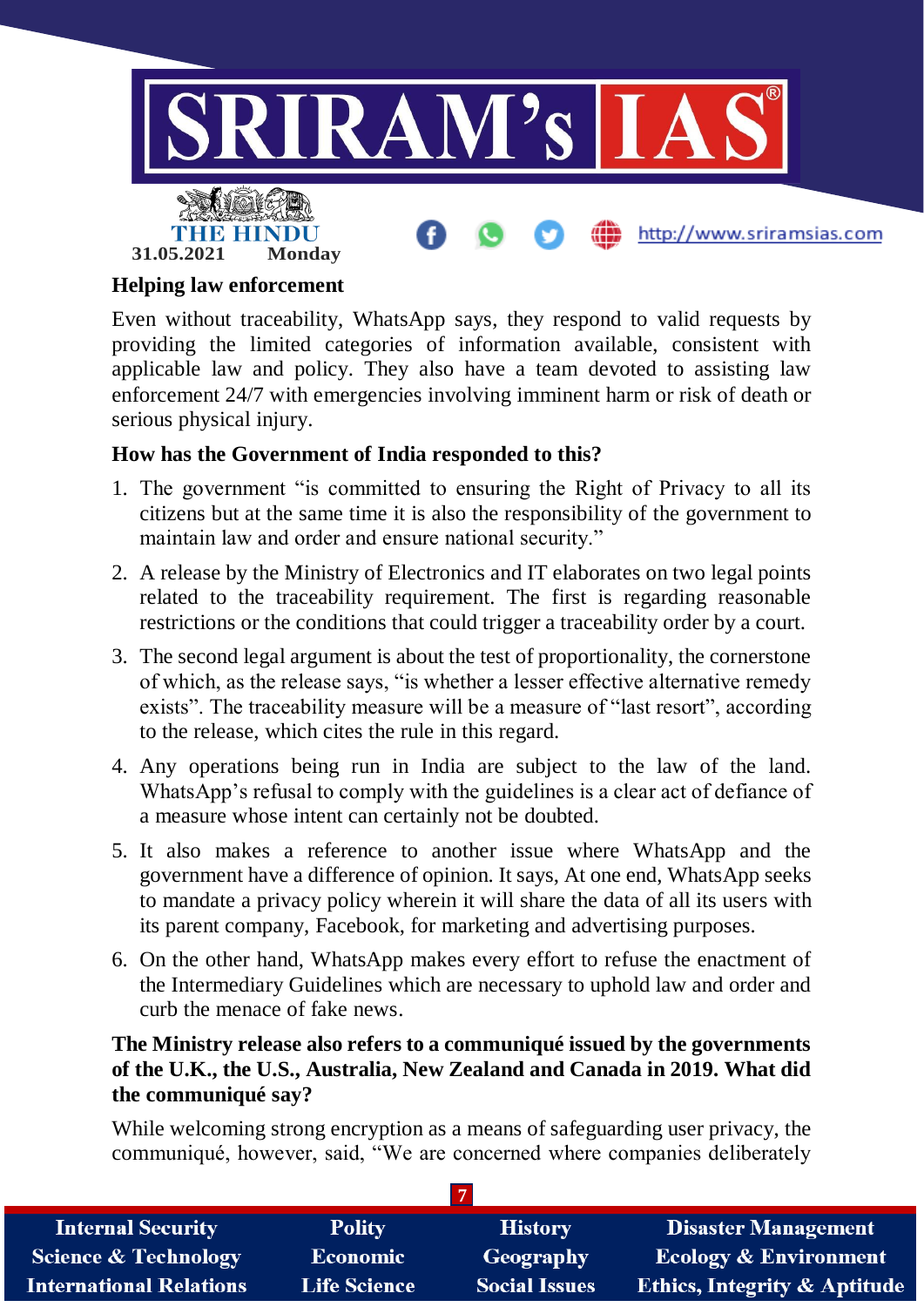

design their systems in a way that precludes any form of access to content, even in case of the most serious crime. This approach puts citizens and society at risk by severely eroding a company's ability to identify and respond to the most harmful illegal content... Tech companies should include mechanism[s] in the design of their encrypted products and services whereby governments, acting with appropriate legal authority, can obtain access to data in a readable and usable format."

#### **Declining forest bird species in Western Himalaya**

Low diversity: The researchers noted a drastic loss of pollinator birds and insectivores in the degraded forests, monocultures and urbanised sites. Invasion by non-native species, land-use changes led to a decrease in the abundance of important birds.

#### **Highlights:**

- 1. With extremely cold winters and pleasant summers, the State of Uttarakhand is home to the Western Himalayan temperate forests which harbour a large number of endemic bird species.
- 2. A new study that analysed these natural oak-dominated forests and modified forests have noted that there was a drastic loss of bird species in all modified landscapes.
- 3. The results showed that there was a low diversity of species in monoculture areas and urban sites. They also noted a drastic loss of pollinator birds and insectivores in the degraded forests, monocultures and urbanised sites. The results were published recently in Global Ecology and Conservation.

#### **Habitat guilds**

- 1. Researchers also noticed a strong decline in some of the habitat guilds in the areas that experienced land-use change.
- 2. Habitat guilds are groups of bird species that have common habitat preferences. For instance, forest specialists include species that forage and breed only in dense protected oak forests at this altitude, while forest generalists can adapt to modified habitats such as orchards and degraded forests.

| <b>Internal Security</b>        | <b>Polity</b>       | <b>History</b>       | <b>Disaster Management</b>              |  |
|---------------------------------|---------------------|----------------------|-----------------------------------------|--|
| <b>Science &amp; Technology</b> | <b>Economic</b>     | Geography            | <b>Ecology &amp; Environment</b>        |  |
| <b>International Relations</b>  | <b>Life Science</b> | <b>Social Issues</b> | <b>Ethics, Integrity &amp; Aptitude</b> |  |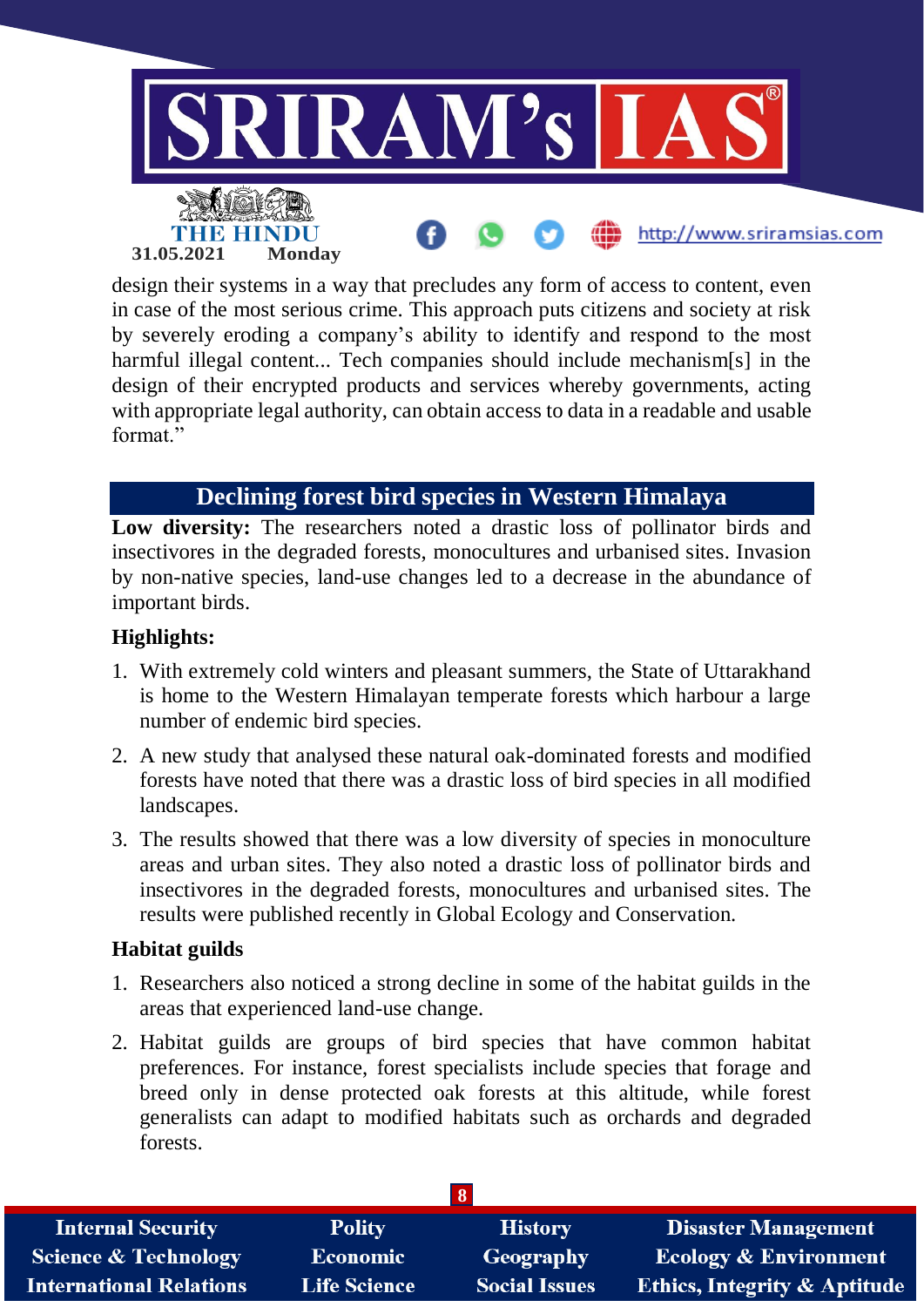

- 3. The researchers noticed that many of the species that dropped out of the modified land areas were recognised oak forest specialists such as Rufousbellied woodpecker, greater yellow nape, rufous sibia, white-throated laughing thrush and black-faced warbler.
- 4. Another paper published by the group looked at woodpeckers in the region to understand how they can be used as indicators of bird diversity and also to understand habitat degradation

#### **Woodpeckers enhance**

- 1. They found that the higher the number of woodpeckers at a site, the higher was the richness of all other birds. The cavities that woodpeckers make on trees are used by a number of other birds to nest in. This may be the primary reason how woodpeckers enhance the diversity in a region.
- 2. They also noted that two species (Rufous-bellied woodpecker and greater yellow nape) showed great potential as indicators of forest quality as they were most likely to be found in dense canopied forests with larger and taller trees on which they preferred to forage.
- 3. With tourism and other anthropogenic activities increasing in the region, we are witnessing rapid invasion by non-native species. One would not expect to see pigeons and Black Kites in these altitudes, but with increasing concrete urban ghettos, these birds have become a common sight now.

#### **Our inheritance from the Neanderthals**

**Decoding history:** Modern human population in the Bacho Kiro cave region had interbred with the 'locals' and produced a cross-bred group of people. Modern humans acquired varying skin, hair colour, immunity from them.

#### **Modern humans**

- 1. 'Modern' humans have populated the earth from long before the Iron Age, for some 300,000 years, cohabiting Mother Earth along with other pre-human hominins.
- 2. Because bones of one of these 'others' were first discovered in the Neander valley, just east of Dusseldorf in Germany, they were called 'Neanderthals'.

| <b>Internal Security</b>        | <b>Polity</b>       | <b>History</b>       | <b>Disaster Management</b>              |  |
|---------------------------------|---------------------|----------------------|-----------------------------------------|--|
| <b>Science &amp; Technology</b> | <b>Economic</b>     | Geography            | <b>Ecology &amp; Environment</b>        |  |
| <b>International Relations</b>  | <b>Life Science</b> | <b>Social Issues</b> | <b>Ethics, Integrity &amp; Aptitude</b> |  |